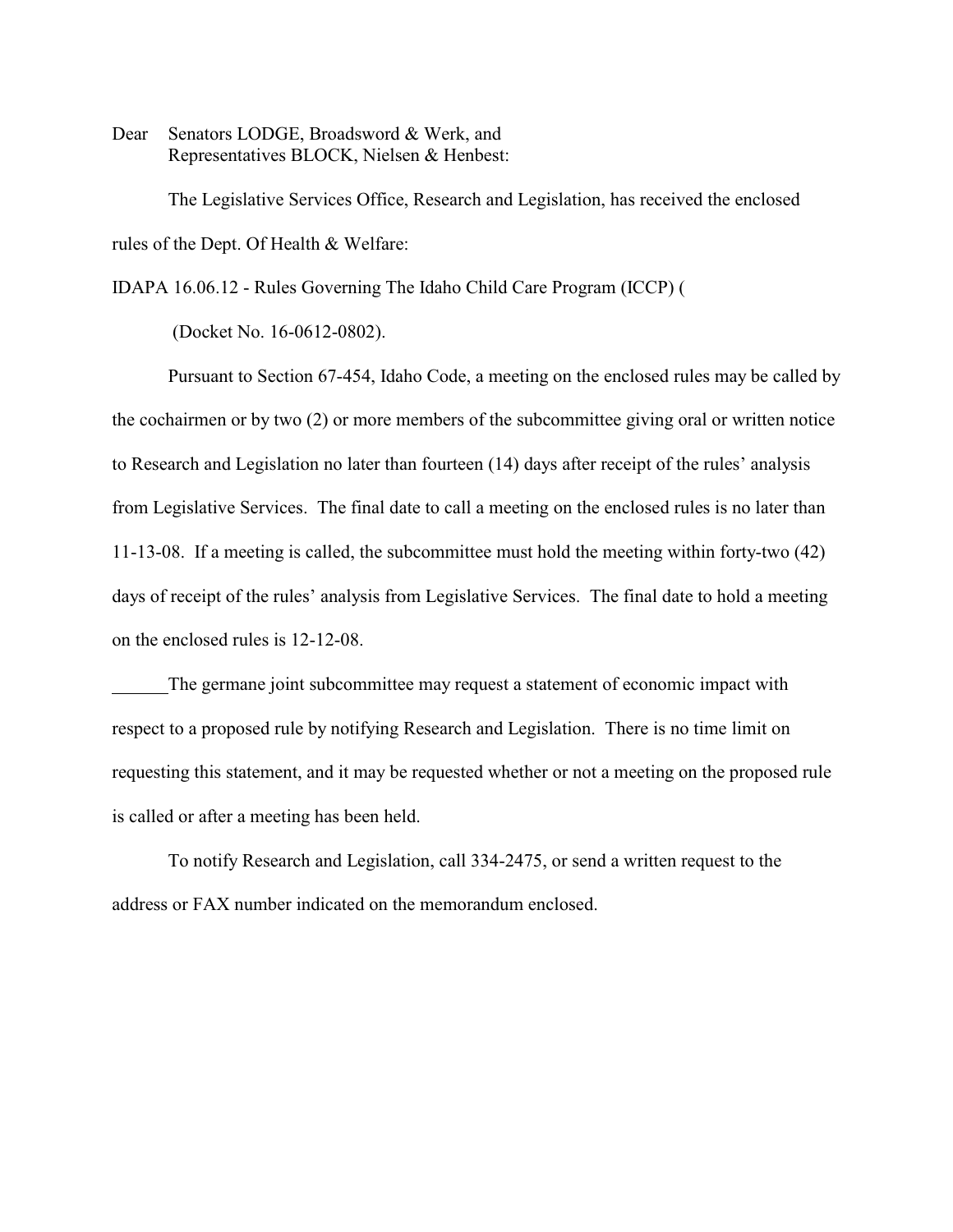# **MEMORANDUM**

| TO:             | Rules Review Subcommittee of the Senate Health & Welfare Committee and the<br>House Health & Welfare Committee                                 |  |  |  |  |  |
|-----------------|------------------------------------------------------------------------------------------------------------------------------------------------|--|--|--|--|--|
| <b>FROM:</b>    | Research & Legislation Staff - Paige Alan Parker                                                                                               |  |  |  |  |  |
| <b>DATE:</b>    | October 24, 2008                                                                                                                               |  |  |  |  |  |
| <b>SUBJECT:</b> | Department of Health and Welfare - IDAPA 16.06.12 - Rules Governing The<br>Idaho Child Care Program (ICCP)(Docket No. 16-0612-0802)(Proposed). |  |  |  |  |  |

By this proposed rule docket (Docket No. 16-0612-0802)(hereinafter, "proposed rule"), the Department of Health and Welfare seeks to amend chapter IDAPA chapter 16.06.12, dealing with Rules Governing the Idaho Child Care Program (ICCP). According to the Department, the proposed rule is authorized pursuant to section 56-202, Idaho Code. Section 56-202(b), Idaho Code, provides the Department with broad rulemaking authority to carry out Idaho's public assistance law. Section 56-203, Idaho Code, gives the Department a number of powers, none of which are directly related to the proposed rule.

Not cited as authority by the Department is section 56-1004A, Idaho Code, which authorizes the Department to conduct criminal history and background checks on individuals who provide care or services to vulnerable adults or children and who are identified in rule as being required to have such checks and requires the Department to promulgate rules to further define those individuals who are to have such checks.

The purpose of the proposed rule, according to the Department, is to require providers and individuals receiving ICCP payments and living in the home with direct contact with children have a criminal history and background check.

According to the Department, no fee or charge is imposed by the proposed rule and there will be no fiscal impact to the General Fund. The Department states that negotiated rulemaking was not conducted because this rule is being amended to protect the health and safety of children receiving ICCP payments. The Department states that a public hearing was held on October 10, 2008, in Boise. All written comments must be delivered to the Department on or before October 22, 2008.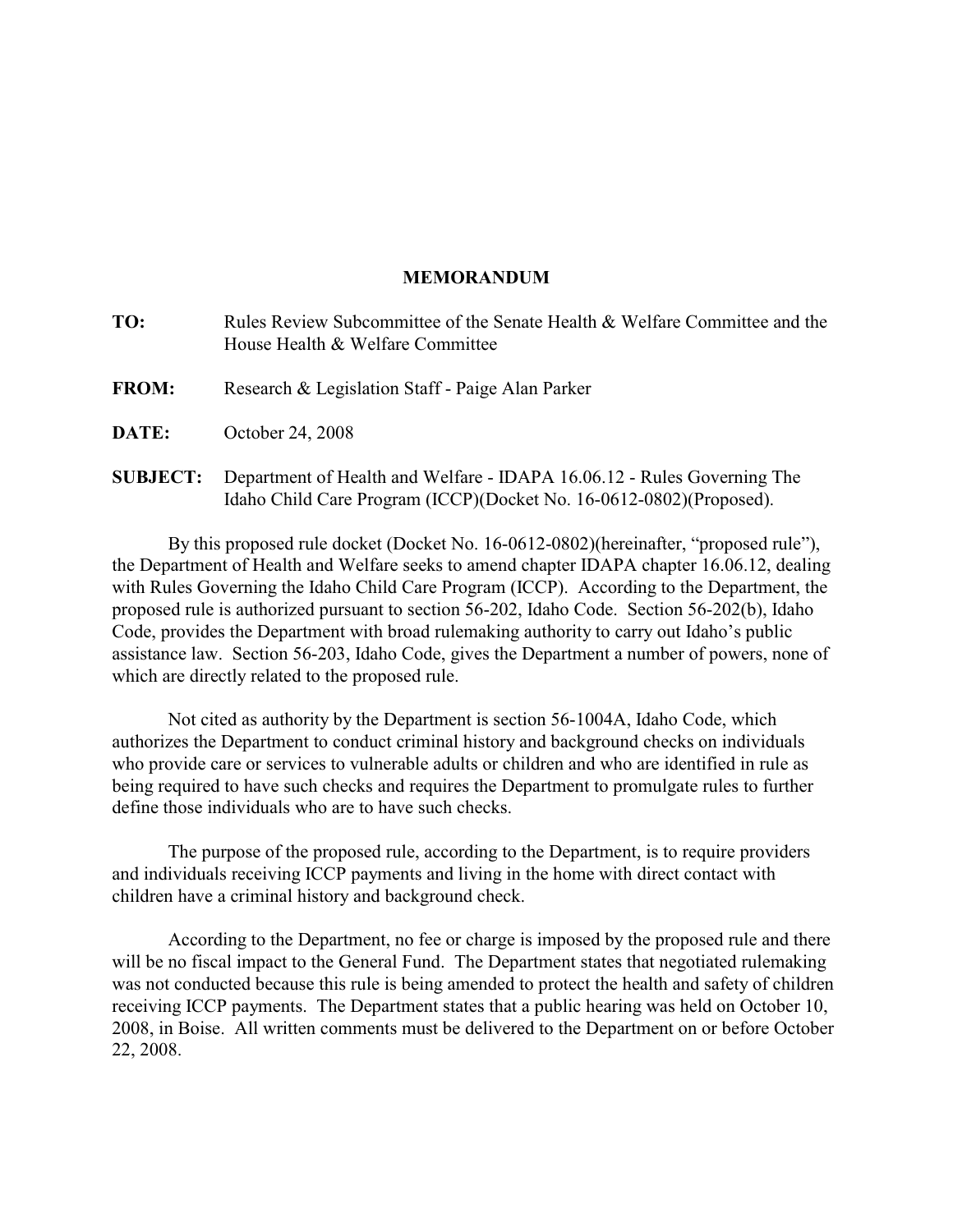# **ANALYSIS**

The proposed rule creates a new section 009, Criminal History and Background Check Requirements. ICCP providers are required to have a criminal history and background check in compliance with IDAPA 16.05.06, Criminal History and Background checks. Section 009.01. The provider must receive a clearance prior to becoming an ICCP provider. Section 009.02. The employer or provider has the discretion to allow an individual to provide care or services on a provisional basis once the application has been completed, notarized and reviewed by the employer for any disqualifying crimes or relevant records and the employer determines that the individual does not pose a health and safety risk to vulnerable participants. Section 009.04.a. Checks must be conducted on the following individuals who have direct contact with children: child care center and group child care employees and volunteers; family child care providers, relative child care providers and in-home providers; and any individual age 13 or older living in the home. Section 009.04.

Individuals licensed or certified by the Department are not available to provide services or receive licensure or certification until the check is completed and the Department issues a clearance. Section 009.04.b.

Any individual age 13 or older living in the home where care is provided must complete a self-declaration form, be fingerprinted and not have any crimes designated in rule. Section 009.03. After the self declaration has been completed and no designated crime has been disclosed, individuals living in the home with direct contact with children are allowed contact. Section 009.04.c.

The Department can require a check at any time on any individual providing child care to an ICCP eligible child. Section 009.04 [sic]. Once an individual has received a clearance, any additional criminal convictions must be reported to the Department by the agency or provider upon learning of the conviction. Section 009.05 [sic].

Section 805 of the proposed rule has been amended to remove child care provider selfdeclaration provisions. The new provisions added to this section mirror the provisions contained in new section 009, discussed above. However, rather than the self-declaration requirements for individuals age 13 years or older living in the home with direct contact with the ICCP eligible child, section 805 requires compliance and clearance under IDAPA 16.05.06.

# **SUMMARY**

The Department's proposed rule changes appear to be authorized under sections 56- 202(b) and 56-1004A, Idaho Code.

cc: Department of Health and Welfare Tamara Prisock & Genie Sue Weppner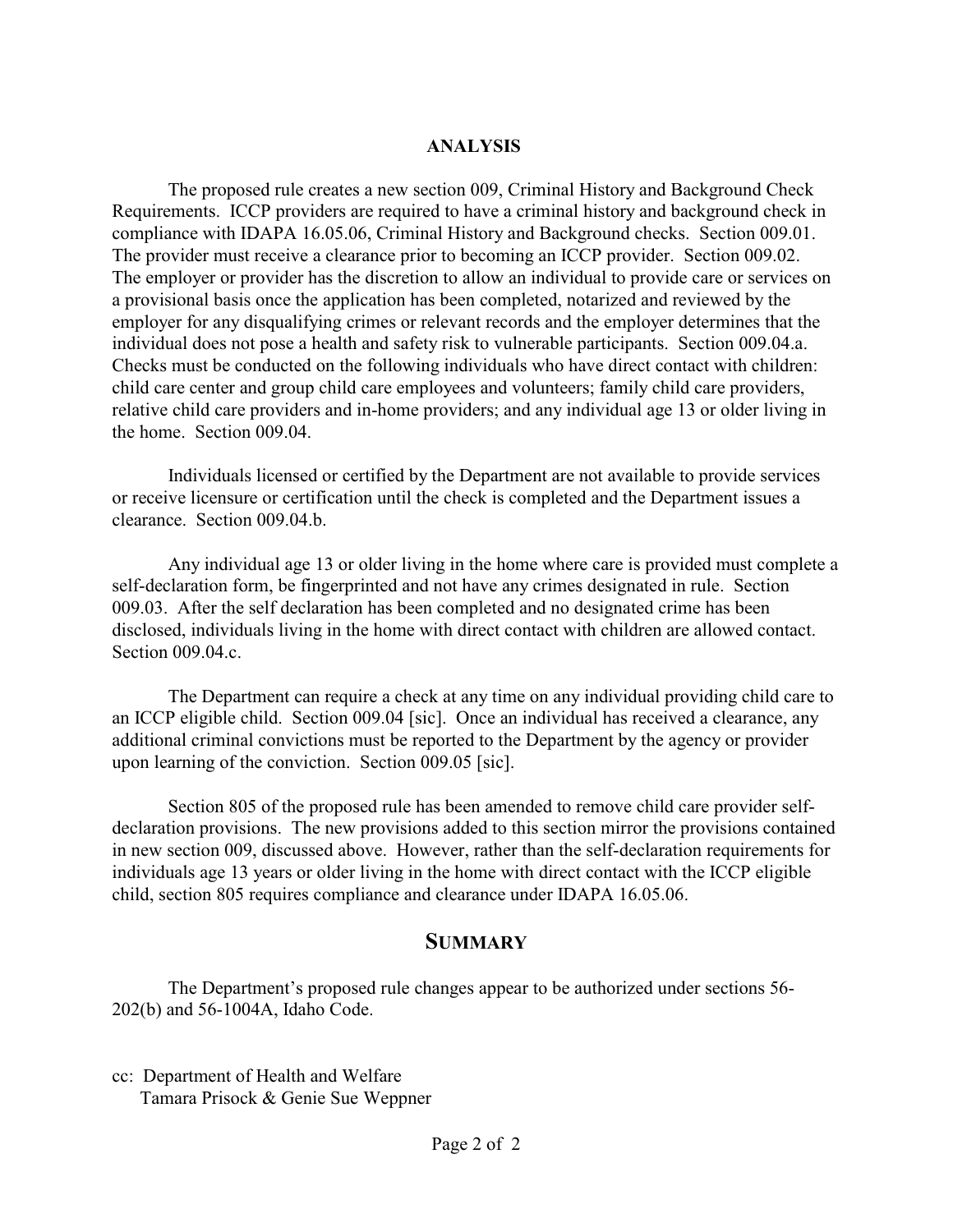# **IDAPA 16 - DEPARTMENT OF HEALTH AND WELFARE**

# **16.06.12 - IDAHO CHILD CARE PROGRAM (ICCP)**

## **DOCKET NO. 16-0612-0802**

# **NOTICE OF RULEMAKING - PROPOSED RULE**

**AUTHORITY:** In compliance with Section 67-5221(1), Idaho Code, notice is hereby given that this agency has initiated proposed rulemaking procedures. The action is authorized pursuant to Sections 56-202 and 56-203, Idaho Code.

**PUBLIC HEARING SCHEDULE:** A public hearing concerning this rulemaking will be held as follows:

# **Friday -- October 10, 2008 - 9:00 am**

#### **DEPARTMENT OF HEALTH & WELFARE 450 West State Street, Conference Rm. 7-A Boise, ID**

The hearing site will be accessible to persons with disabilities. Requests for accommodation must be made not later than five (5) days prior to the hearing, to the agency address below.

**DESCRIPTIVE SUMMARY:** The following is a nontechnical explanation of the substance and purpose of the proposed rulemaking:

To protect and better ensure the health and safety of children receiving ICCP benefits, the Department is requiring that providers and individuals living in the home with direct contact with children, to have a criminal history and background check if they are receiving ICCP payments. These rules are being amended to provide the criminal history and background checks requirements.

**FEE SUMMARY:** The following is a specific description of the fee or charge imposed or increased: N/A

**FISCAL IMPACT:** The following is a specific description, if applicable, of any fiscal impact on the state general fund greater than ten thousand dollars (\$10,000) during the fiscal year.

There is no anticipated fiscal impact to state general funds associated with this rulemaking. The cost of the criminal history and background check is the responsibility of the applicant or provider.

**NEGOTIATED RULEMAKING:** Pursuant to 67-5220(1), Idaho Code, negotiated rulemaking was not conducted because these rules are being amended to protect the health and safety of children receiving Idaho Child Care Program benefits.

**ASSISTANCE ON TECHNICAL QUESTIONS, SUBMISSION OF WRITTEN COMMENTS:** For assistance on technical questions concerning the proposed rule, contact Genie Sue Weppner at (208) 334-5656.

Anyone may submit written comments regarding this proposed rulemaking. All written comments must be directed to the undersigned and must be delivered on or before October 22, 2008.

DATED this 20th day of August, 2008.

DHW - Administrative Procedures Section 450 West State Street - 10th Floor PO Box 83720, Boise, Idaho 83720-0036 phone: (208) 334-5564; fax: (208) 334-6558 e-mail: dhwrules@dhw.idaho.gov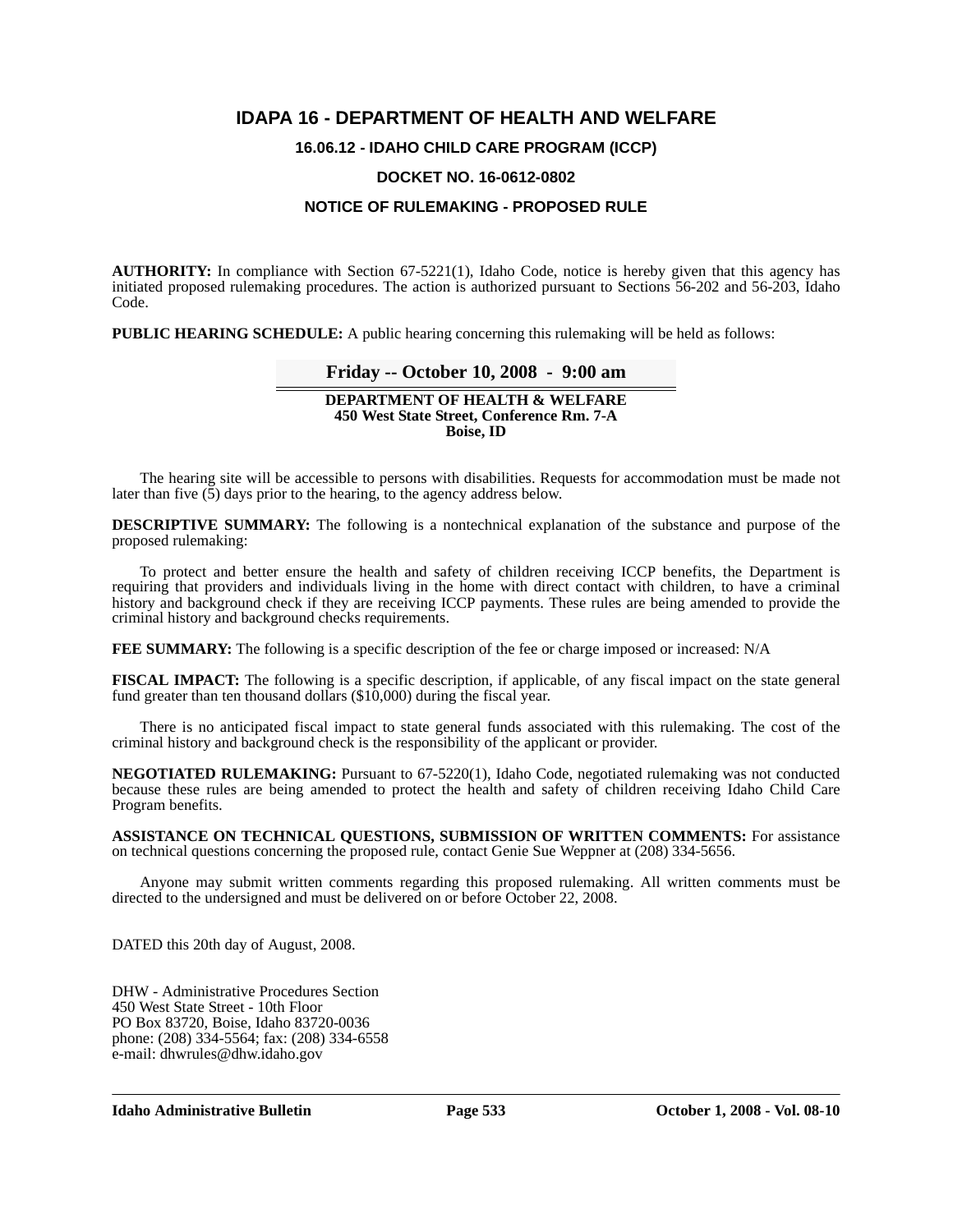# **THE FOLLOWING IS THE TEXT OF DOCKET 16-0612-0802**

### **007. -- 00***9***8. (RESERVED).**

### **009. CRIMINAL HISTORY AND BACKGROUND CHECK REQUIREMENTS.**

**01. Compliance with Department Criminal History and Background Check**. Criminal history and background checks are required for ICCP providers. Providers who are required to have a criminal history check must comply with IDAPA 16.05.06, "Criminal History and Background Checks."

**ICCP Provider is Approved.** The ICCP provider must have a completed a criminal history and background check, and received a clearance, prior to becoming an ICCP provider.

**03. Individual in the Home**. Any individual age thirteen (13) or older living in the home where care is provided must complete a self-declaration form, be fingerprinted, and can not have any designated crimes listed in IDAPA 16.05.06, "Criminal History and Background Checks." ( )

#### **04. Availability to Work or Provide Service.**

**a.** The employer or provider, at its discretion, may allow an individual to provide care or services on a provisional basis once the application for a criminal history and background check is completed and notarized, and the employer has reviewed the application for any disqualifying crimes or relevant records. The employer determines whether the individual could pose a health and safety risk to the vulnerable participants it serves. The individual is not allowed to provide care or services when the employer determines the individual has disclosed a disqualifying crime or relevant records.

**b.** Those individuals licensed or certified by the Department are not available to provide services or receive licensure or certification until the criminal history and background check is completed and a clearance issued by the Department.

**c.** Individuals living in the home who have direct contact with children are allowed contact after the self-declaration is completed as provided in Section 56-1004A, Idaho Code, except when they have disclosed a designated crime listed in IDAPA 16.05.06, "Criminal History and Background Checks."

**04. Applicants, Providers, and Individual Living in the Home Subject to Criminal History Check Requirements**. The following applicants and providers must receive a criminal history and background check:  $($   $)$ 

|  |  | Child care center employees and volunteers who have direct contact with children; |  |
|--|--|-----------------------------------------------------------------------------------|--|
|  |  |                                                                                   |  |

**b.** Group child care employees and volunteers who have direct contact with children;

Family child care provider and any individual age thirteen (13) or older living in the home who have direct contact with children;

**d.** Relative child care provider and any individual age thirteen (13) or older living in the home who have direct contact with children; and

**e.** In-home child care provider.

**04. Criminal History and Background Check at Any Time**. The Department can require a criminal history and background check at any time on any individual providing child care to an ICCP eligible child.

**05. Additional Criminal Convictions**. Once an individual has received a criminal history clearance,